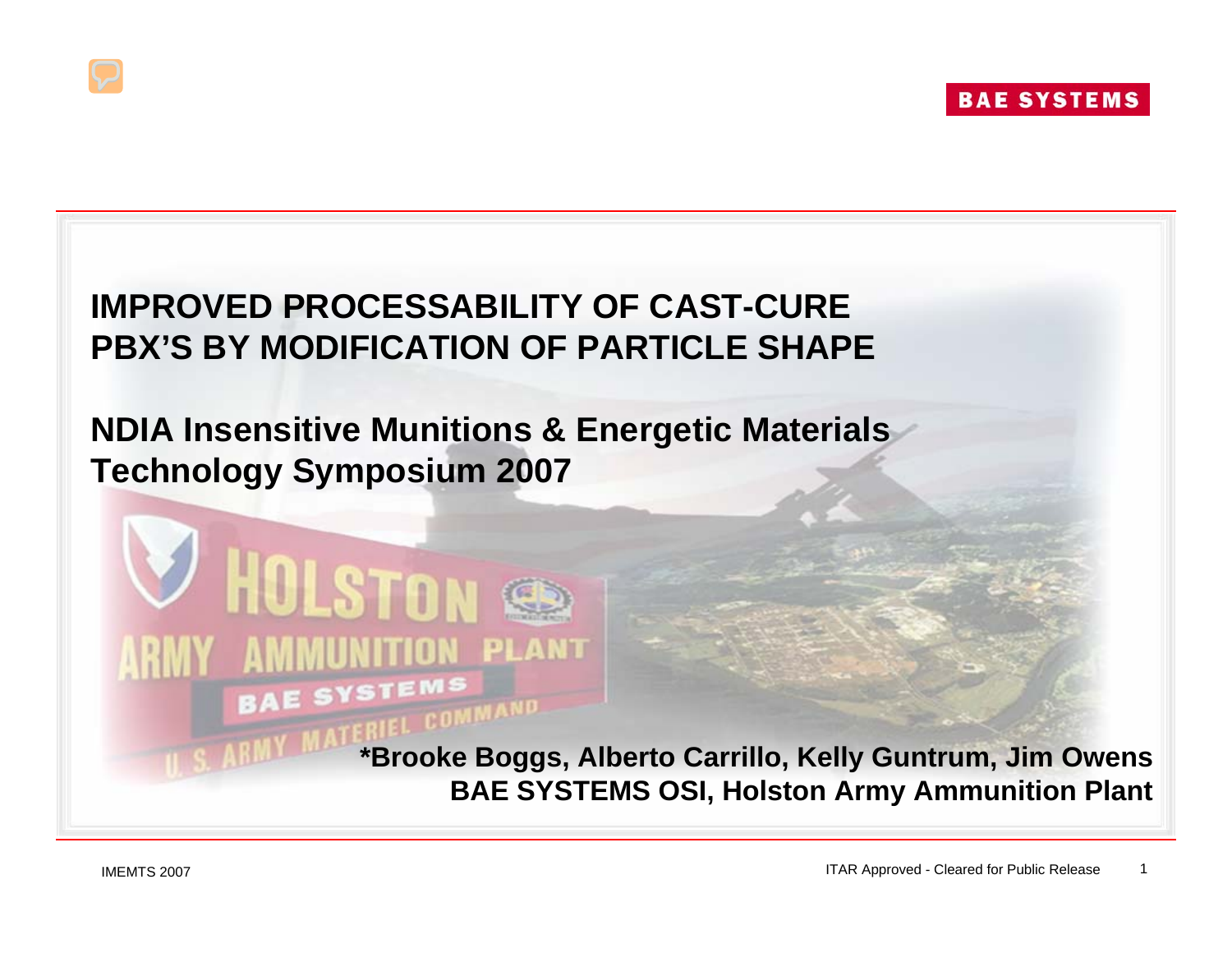# **Objectives**

- **Background**
- Processing Issues and Goals
- Equipment and Analytical Technology Utilized
- Process Variable Investigations
- Production Process Focus
- **Conclusions**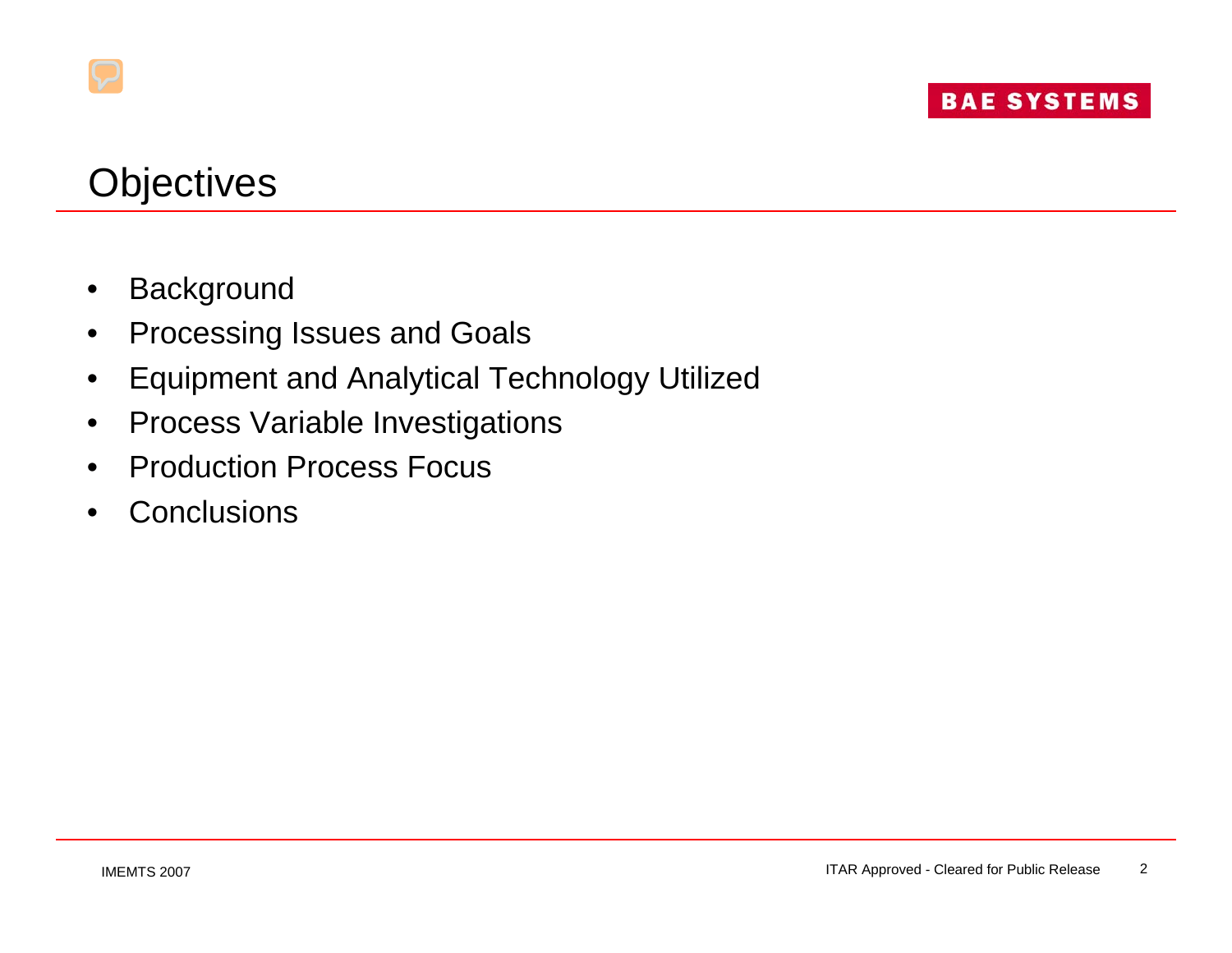

### Acknowledgement

- BAE SYSTEMS OSI
	- Mr. Andrew Wilson; Mr. Virgil Fung; Mr. Brian Alexander; Mr. Larry Barnett; Mr. Brad Smythe; Mrs. Donna Bowyer
- Spectra Technologies
	- David Siggers
- Aerojet
	- Ron Taylor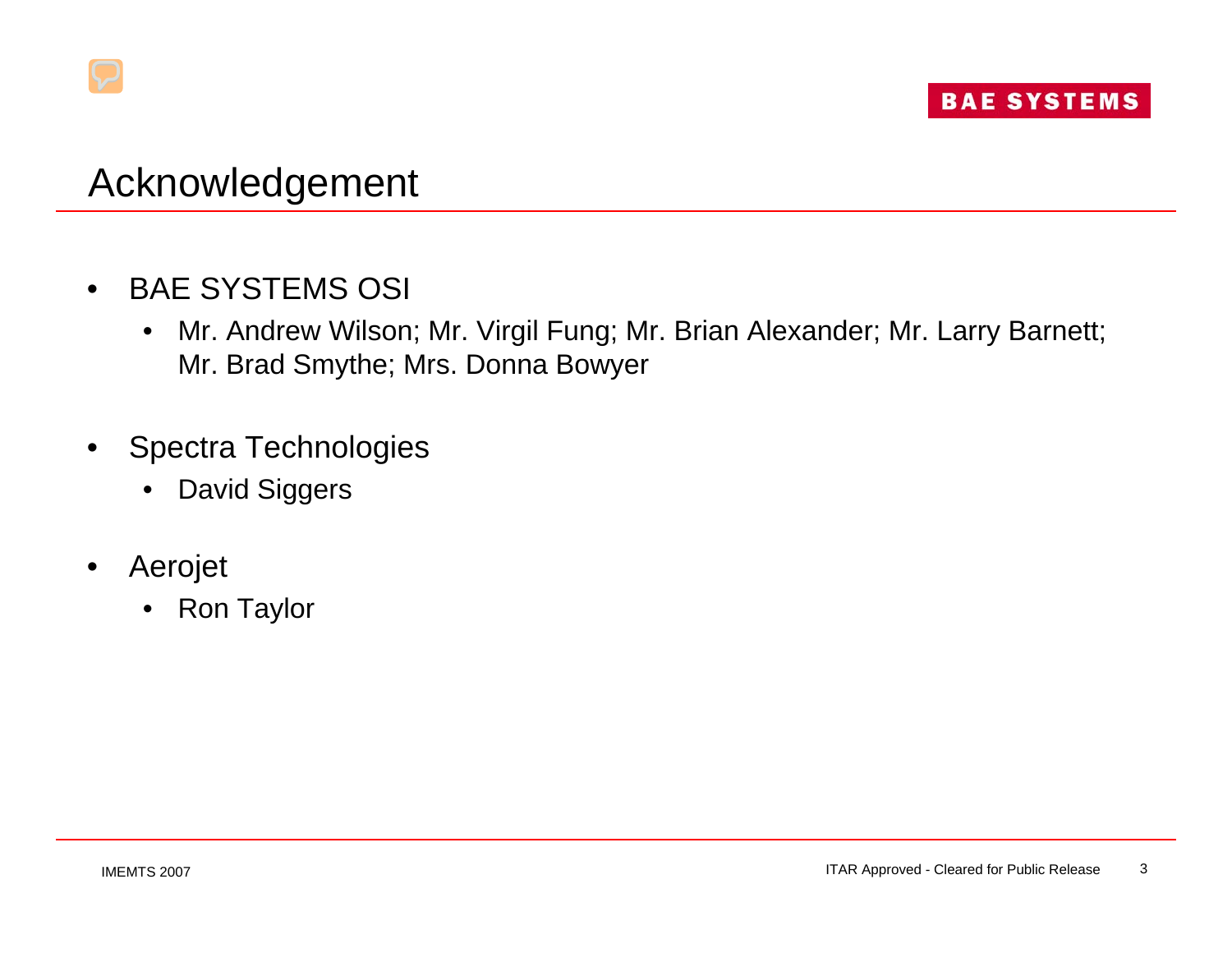# **Background**

- Customers experience processing issues with a cast-cure PBX (PBXN-110) using CXM-10 as the intermediate
	- Bimodal HMX classes premix supplied by OSI
	- Inconsistent processability of end product
		- Sometimes good, sometimes not so
	- End of mix viscosity variability greater than desired
		- Results in high viscosity
		- Reduces pot-life
- OSI R&D Department was tasked to resolve the processing issue
	- Investigate variability
		- Why does the process yield good and not-so good material?
	- Systematic investigation of HMX Class 3 manufacturing process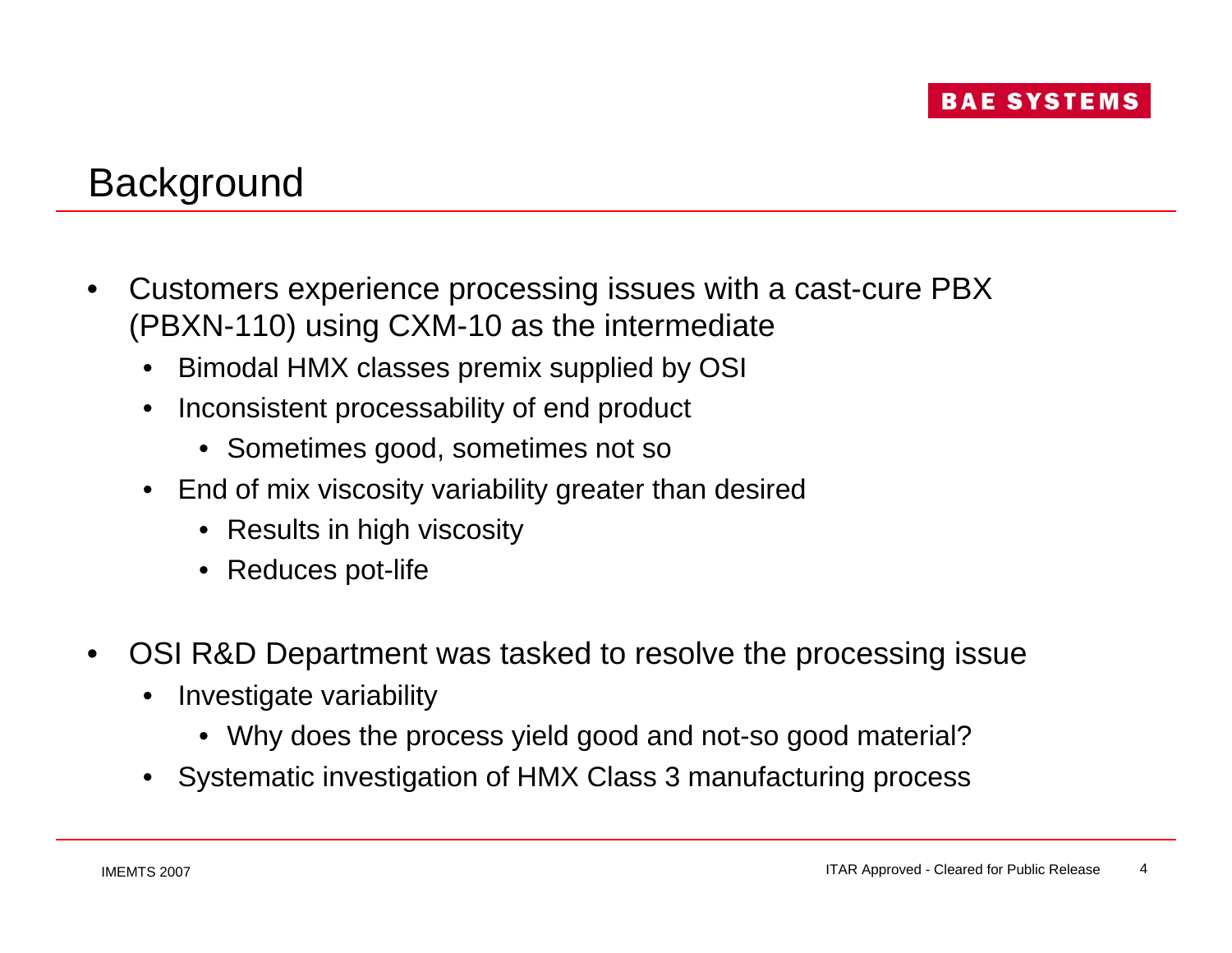# Processing Issues and Goals

- End of Mix (EOM) Viscosity
	- High EOM Viscosity will affect processability during casting operation (shorter pot-life)
	- EOM viscosity usually depends on:
		- Solid Loadings (fixed)
		- Particle Coarse to Fine ratio (held constant at 3:1)
		- Particle Shape (main focus of this study)
		- Mix temperature and agitator speed (not studied)
		- Packing fraction (not studied)



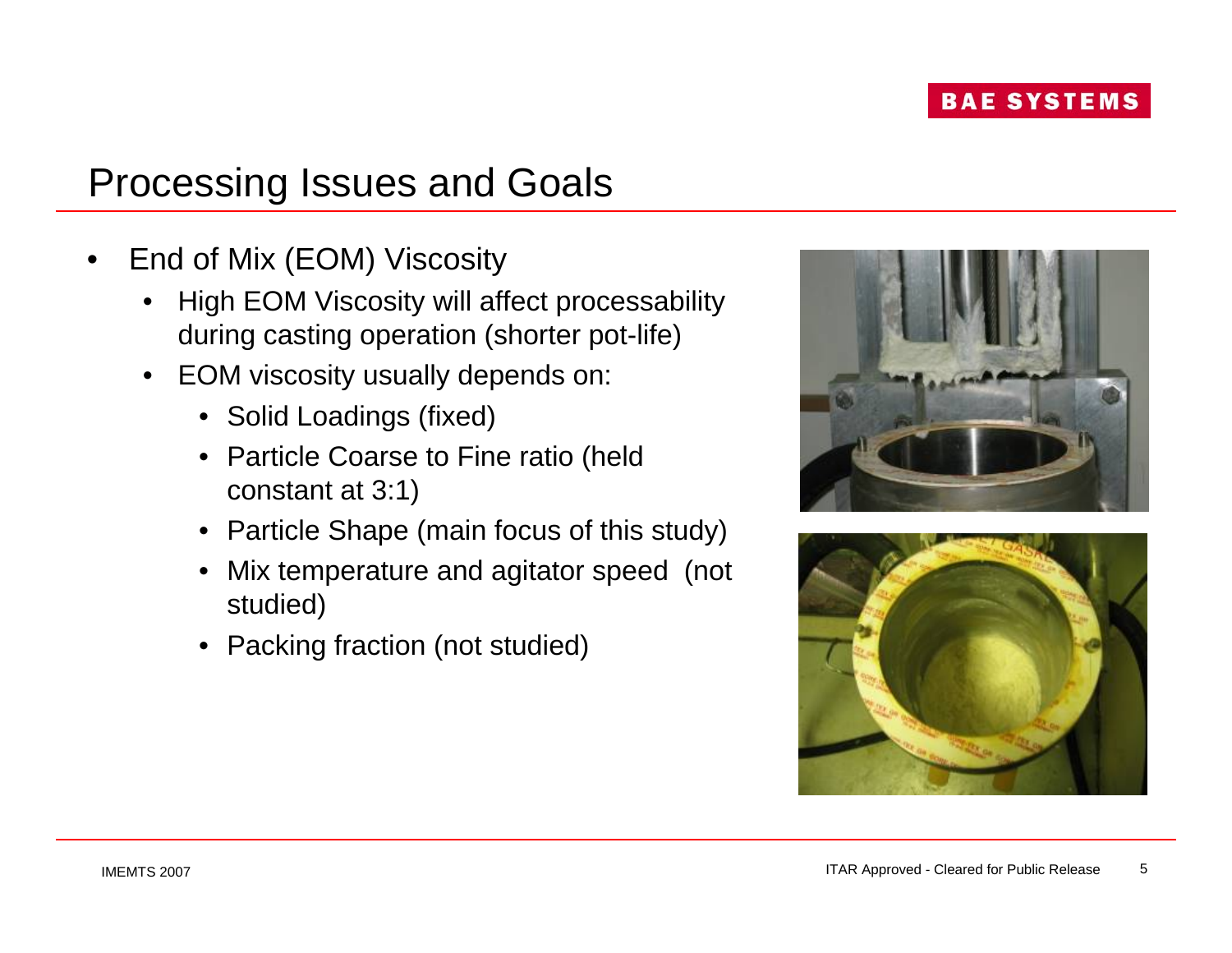# Processing Issues and Goals

- Our Goal To evaluate the effect of particle shape on EOM viscosity
	- Determine key variables in current manufacturing process
		- How do they affect HMX Class 3 properties?
	- Assess the effect of various particle shapes on EOM viscosity
	- Test begins with small lab scale batches (2 lbs), to scale-up to production quantities (>1000 lbs)
	- Maintain particle size distribution requirement from the MIL-Spec.
	- Not change the manufacturing method for HMX Class 3 !
		- Qualification implications for processchange



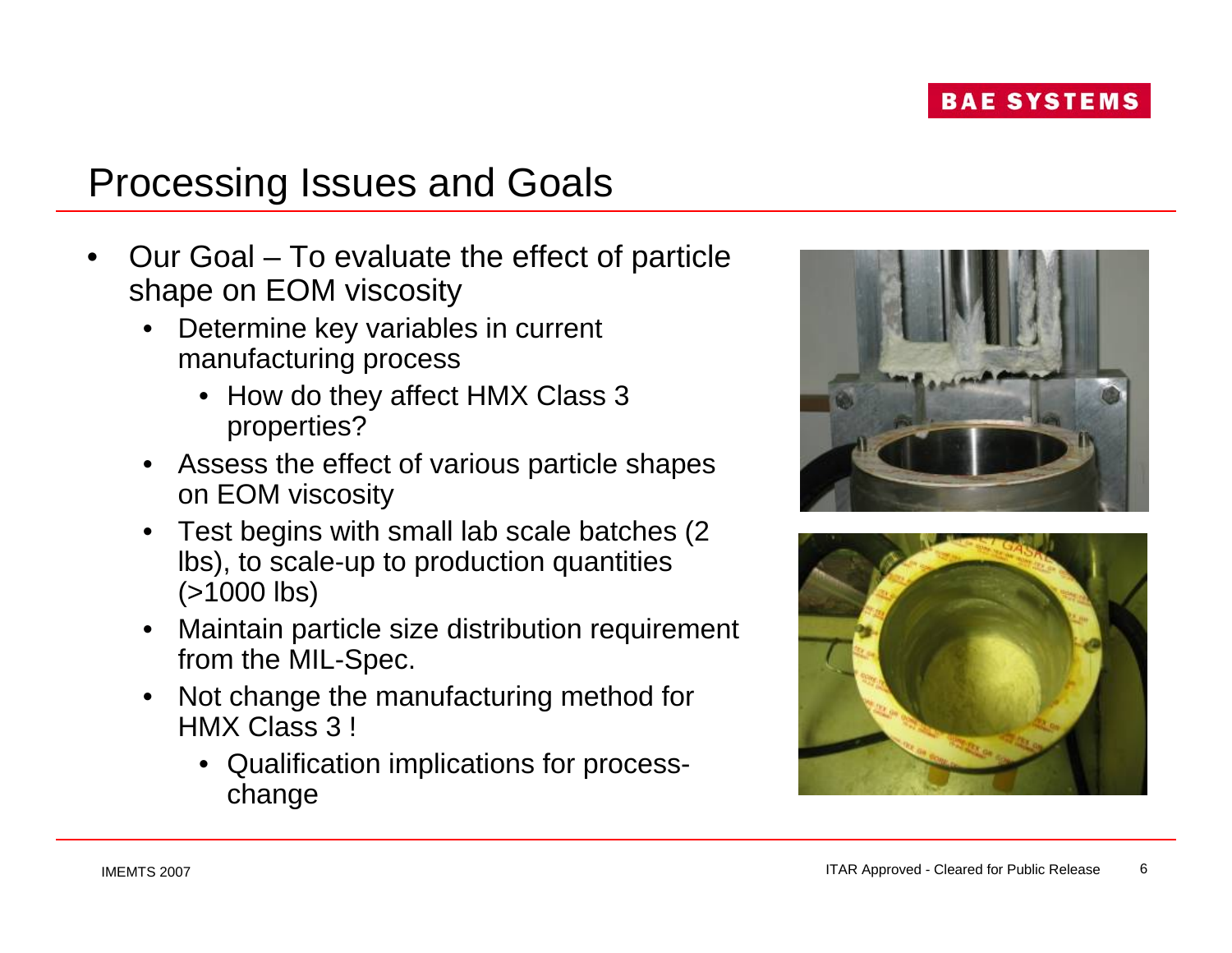# Equipment – PBX Processing

- Low-shear anchor blade mixer
	- Capable of mixing and casting 10 lbs under vacuum at temperatures from ambient to 100°C
- OSI R&D evaluates intermediates (premix) for
	- PBXN-107, PBXN-109, PBXN-110, ROWANEX 1100, etc.



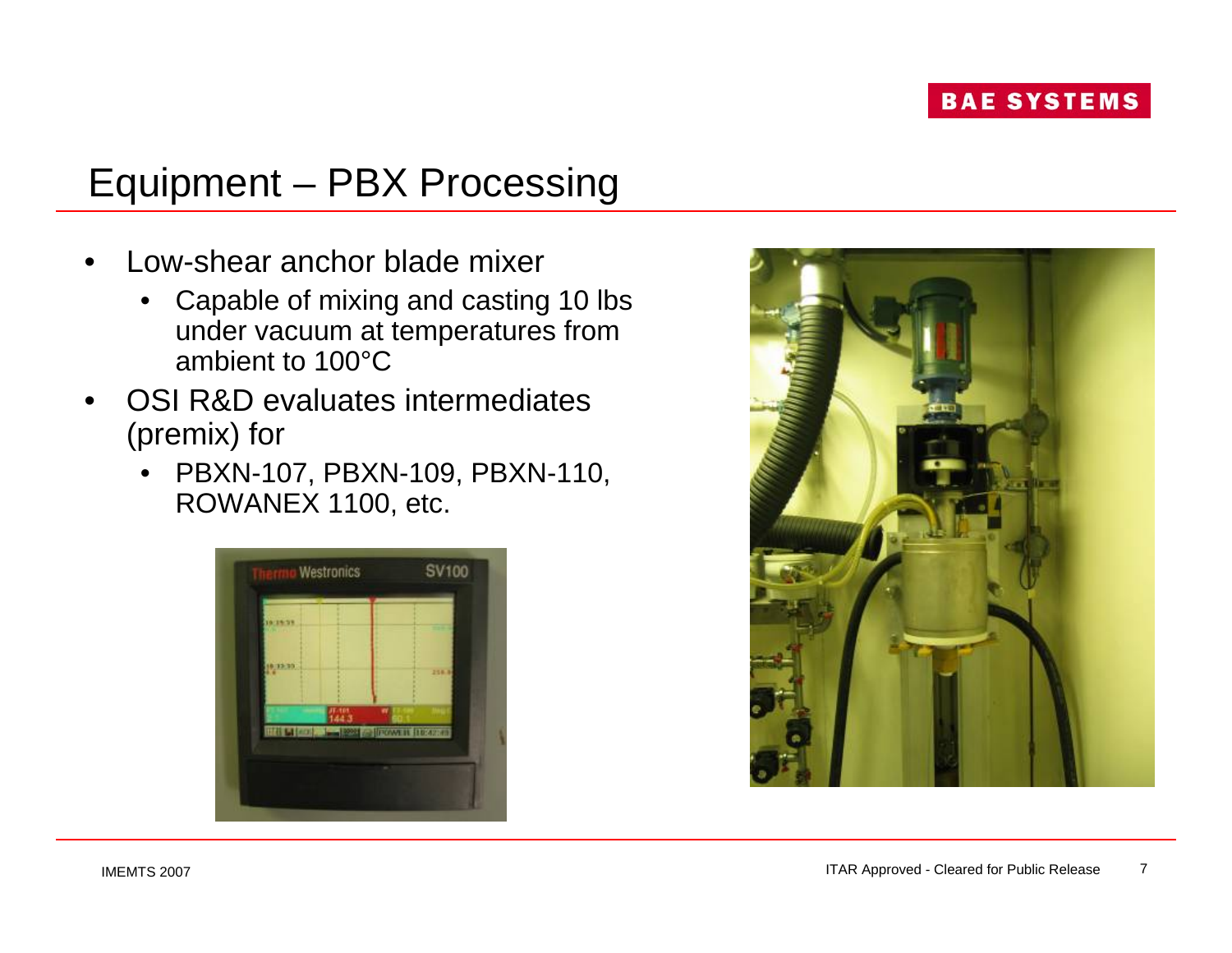# Equipment – EOM Viscosity Measurement

- Brookfield DV-II+ Viscometer
- Temperature controlled from ambient to 95°C
- Computer control and data acquisition for real-time viscosity measurement
- 500mL sample, T-C spindle, 1rpm, 60°C



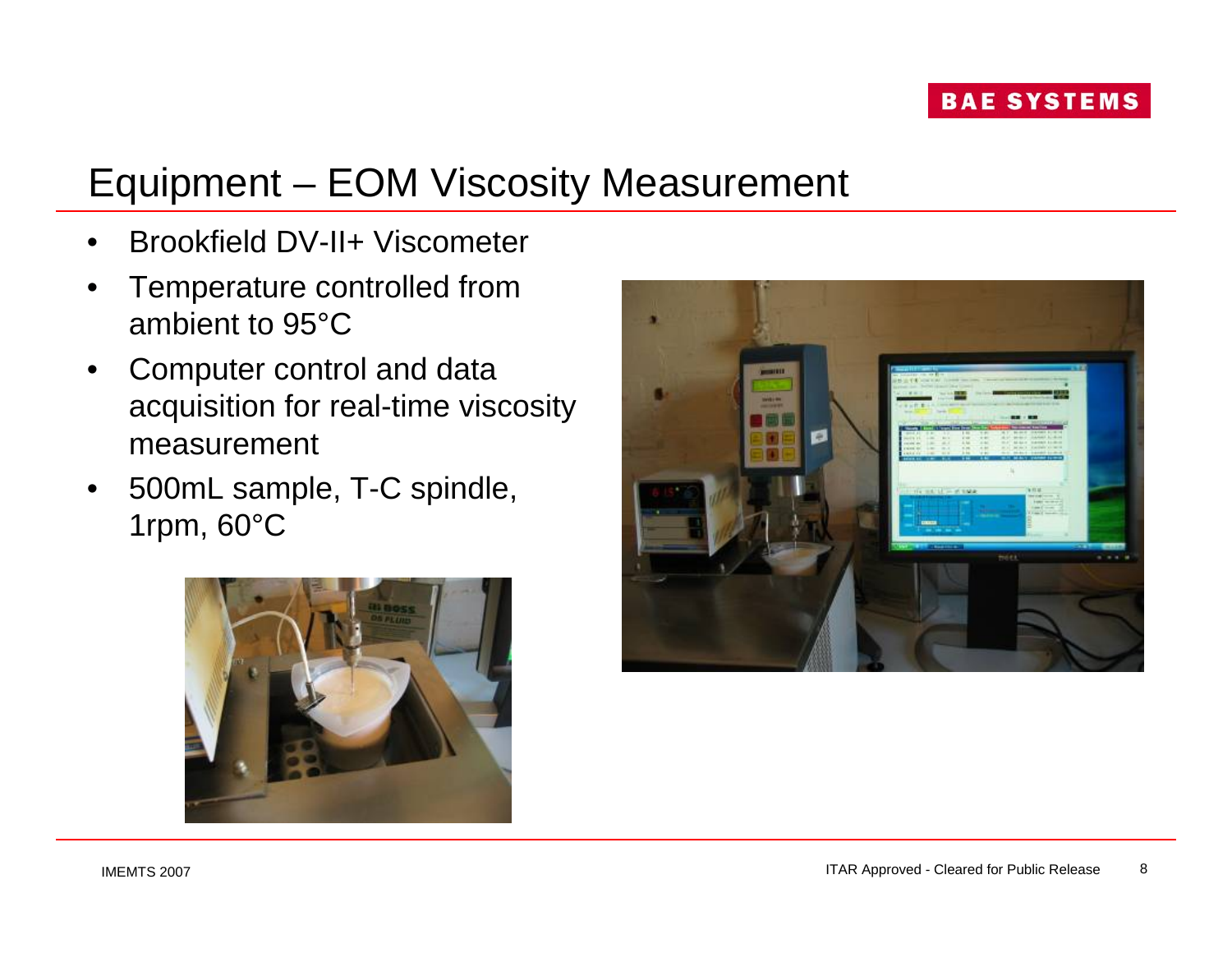### Equipment – Particle Size and Shape Analysis





- Malvern Laser Diffraction Particle Size Analyzer
	- Particle size distributions from 0.01µm to 3mm
- **Motic Advanced Optical Microscope** 
	- Digital photomicrographs
	- Image enhancement and multiple measurement capabilities
- Wet Grist Analysis (not pictured)
	- For assurance of specificationgrade material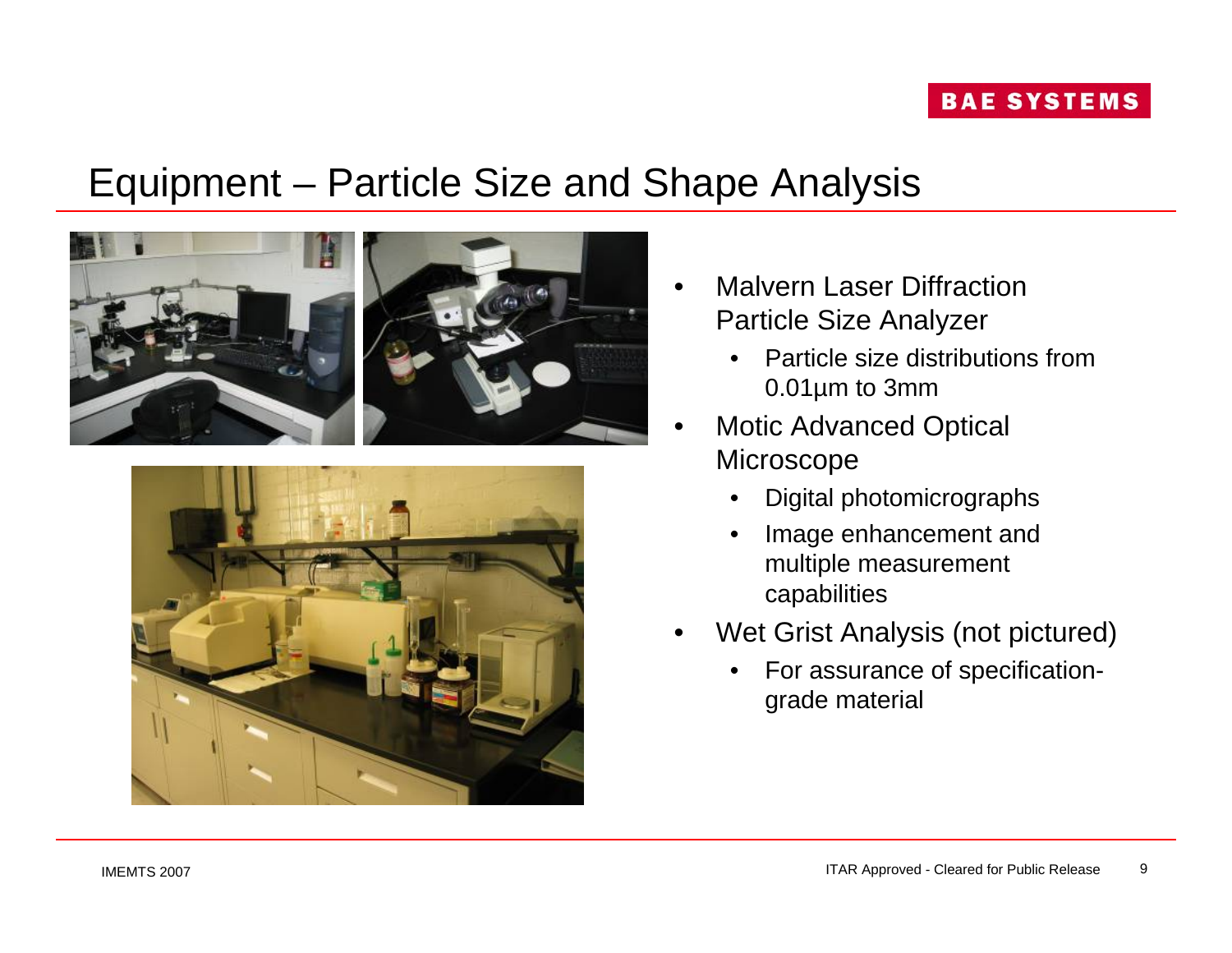

### Initial Particle Shape and Processing Issues



- Identified a batch of HMX Class 3 with poor processing characteristics
	- Very irregular and sharp-edged crystals
	- EOM Viscosity of PBX-N110 premix unrecordable (>1,000,000 cP\*)
- OSI used this material as our baseline reference
- \* *EOM viscosity considered adequate less than ≈500K cP*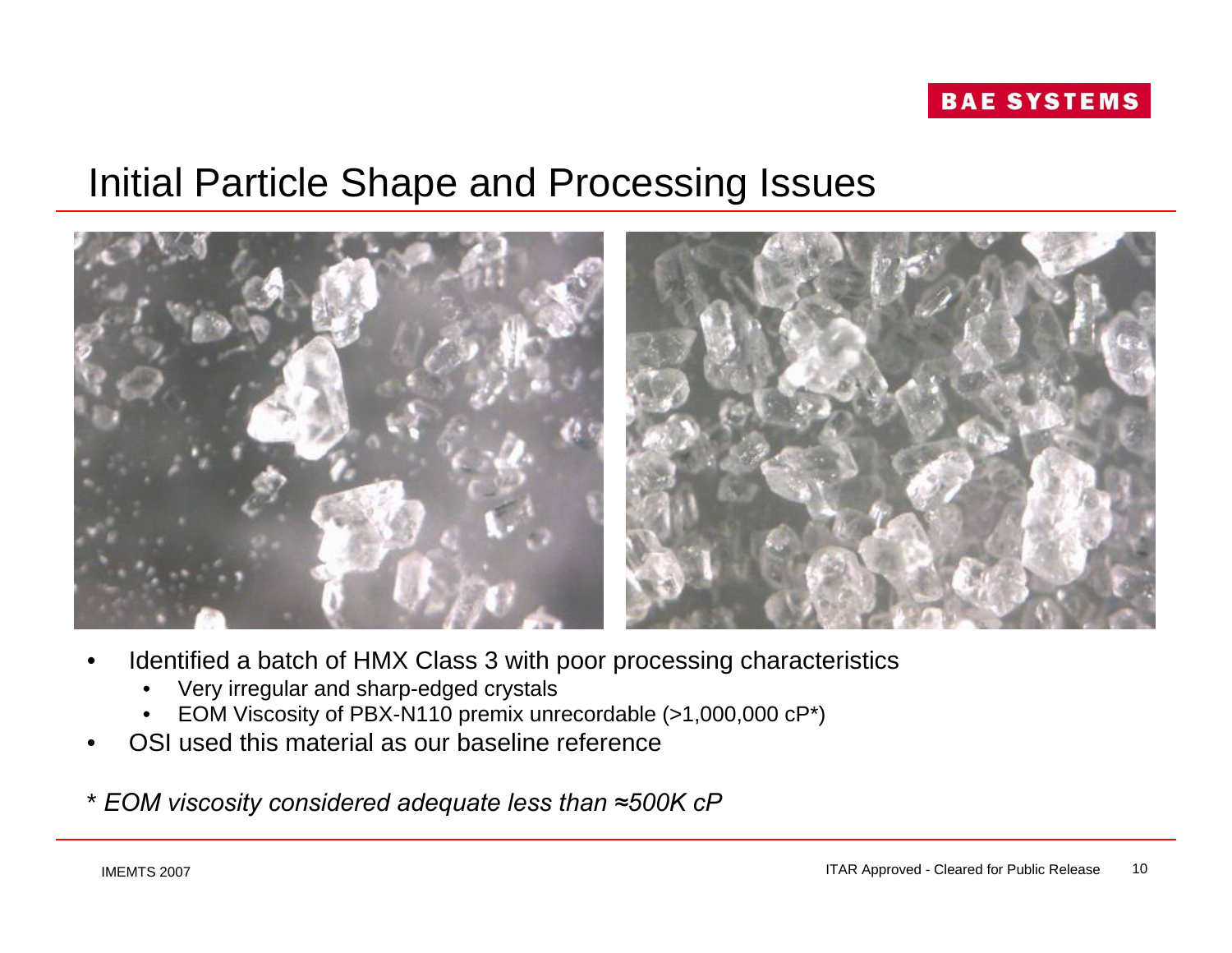



- Some smoothing and polishing observed
- EOM Viscosity of PBXN-110 premix : 480K 630K cP
	- More than 50% improvement compared to reference HMX Class 3 material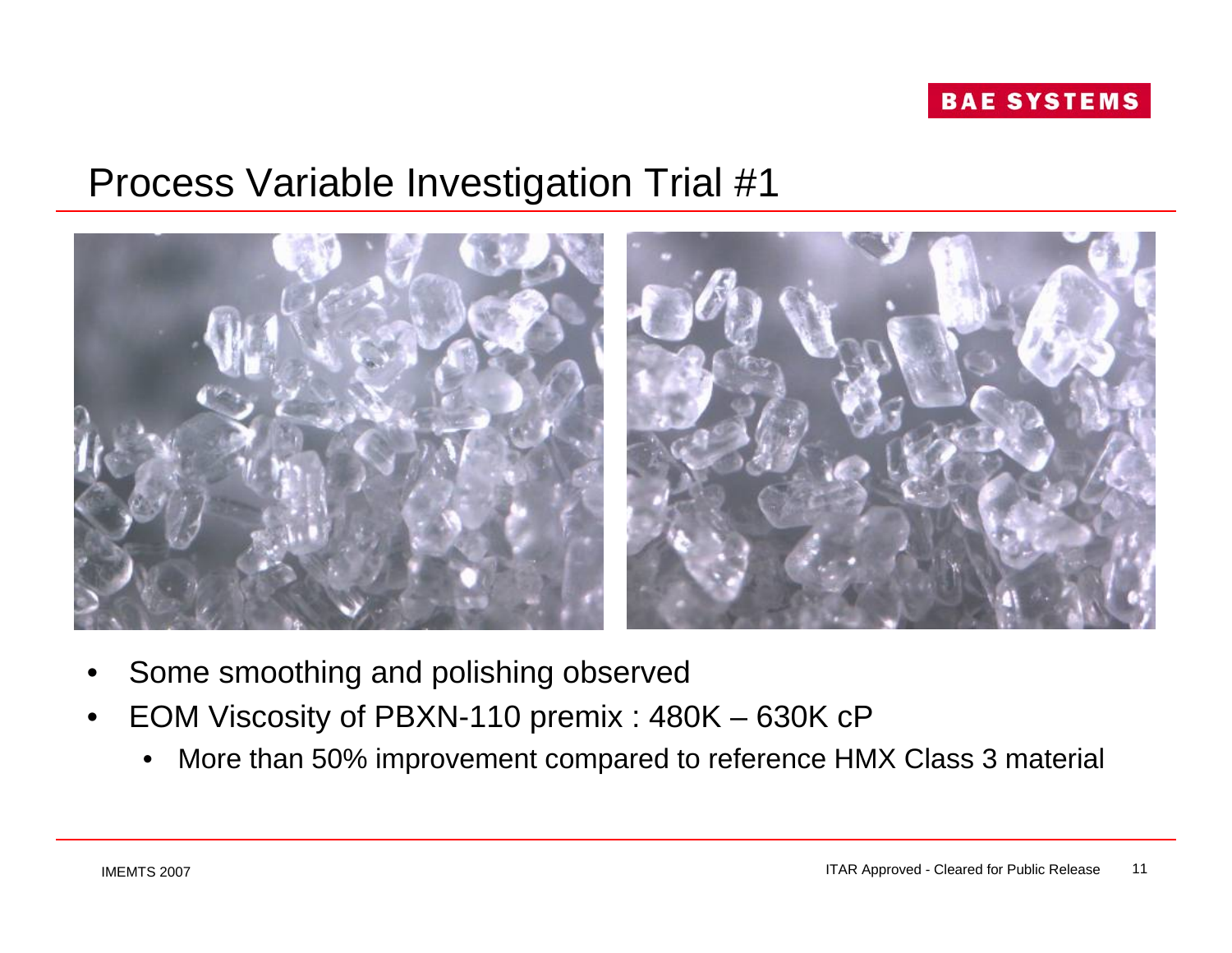



- Some smoothing and polishing observed
- EOM Viscosity of PBXN-110 premix : 390K 600K cP
	- Slight improvement compared to lab trial #1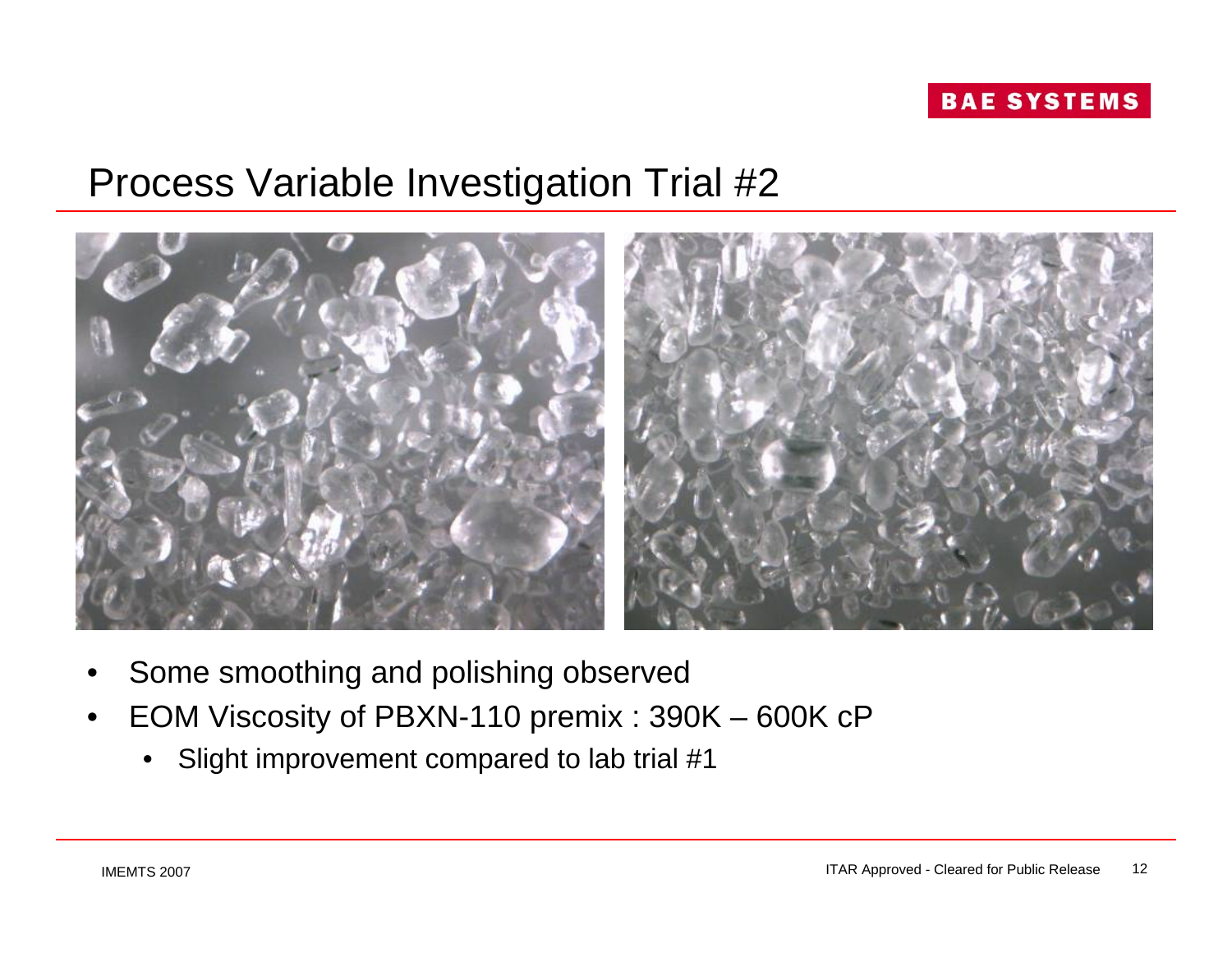



- More rounded and polished particles
- EOM Viscosity of PBXN-110 premix : 390K 500K cP
	- Very similar to lab trial #2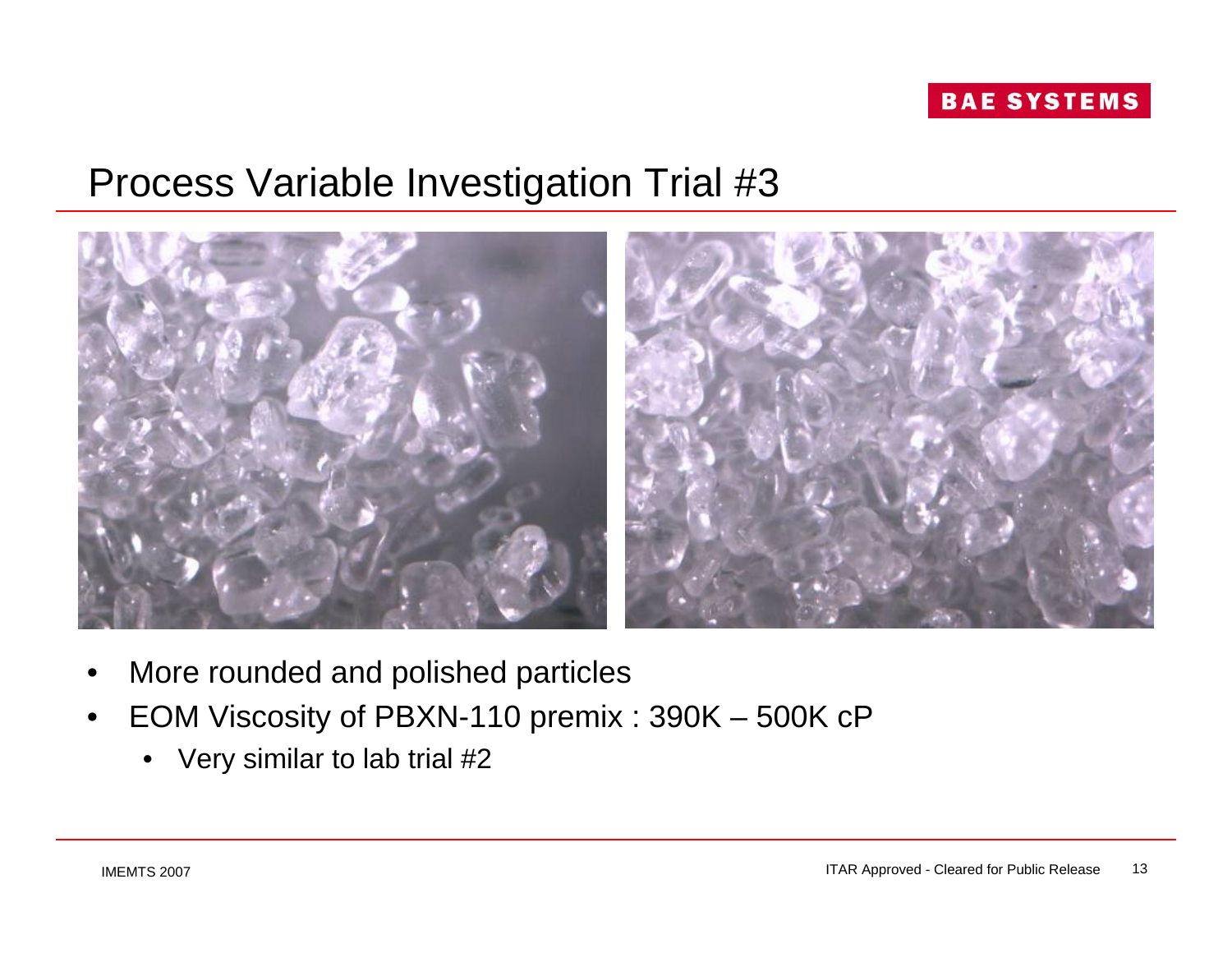



- Significantly rounded particle shape observed
- EOM Viscosity of PBXN-110 premix : 300K 370K cP
	- Further improvement compared to previous lab trials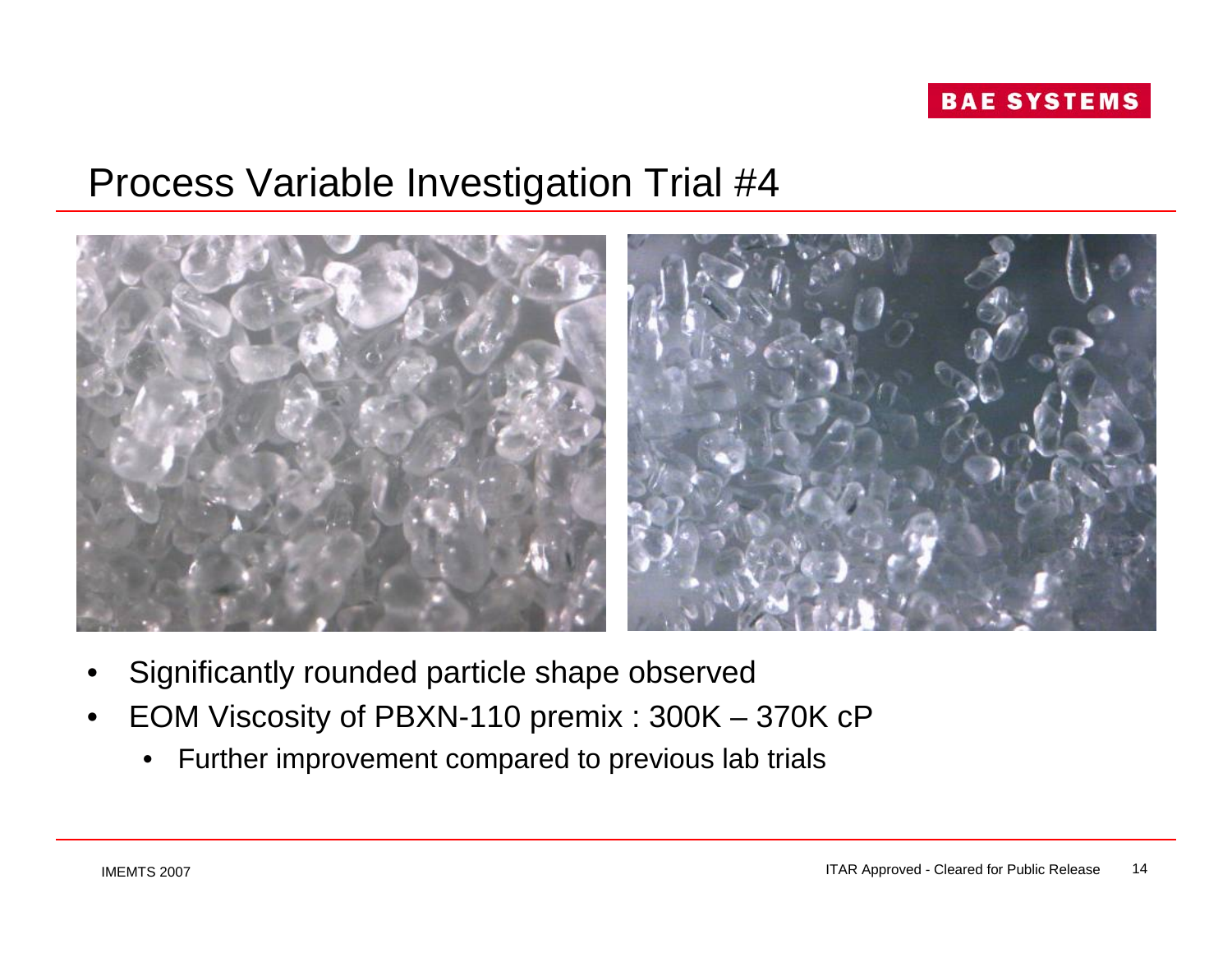# Comparison of EOM Viscosities – Lab Trials

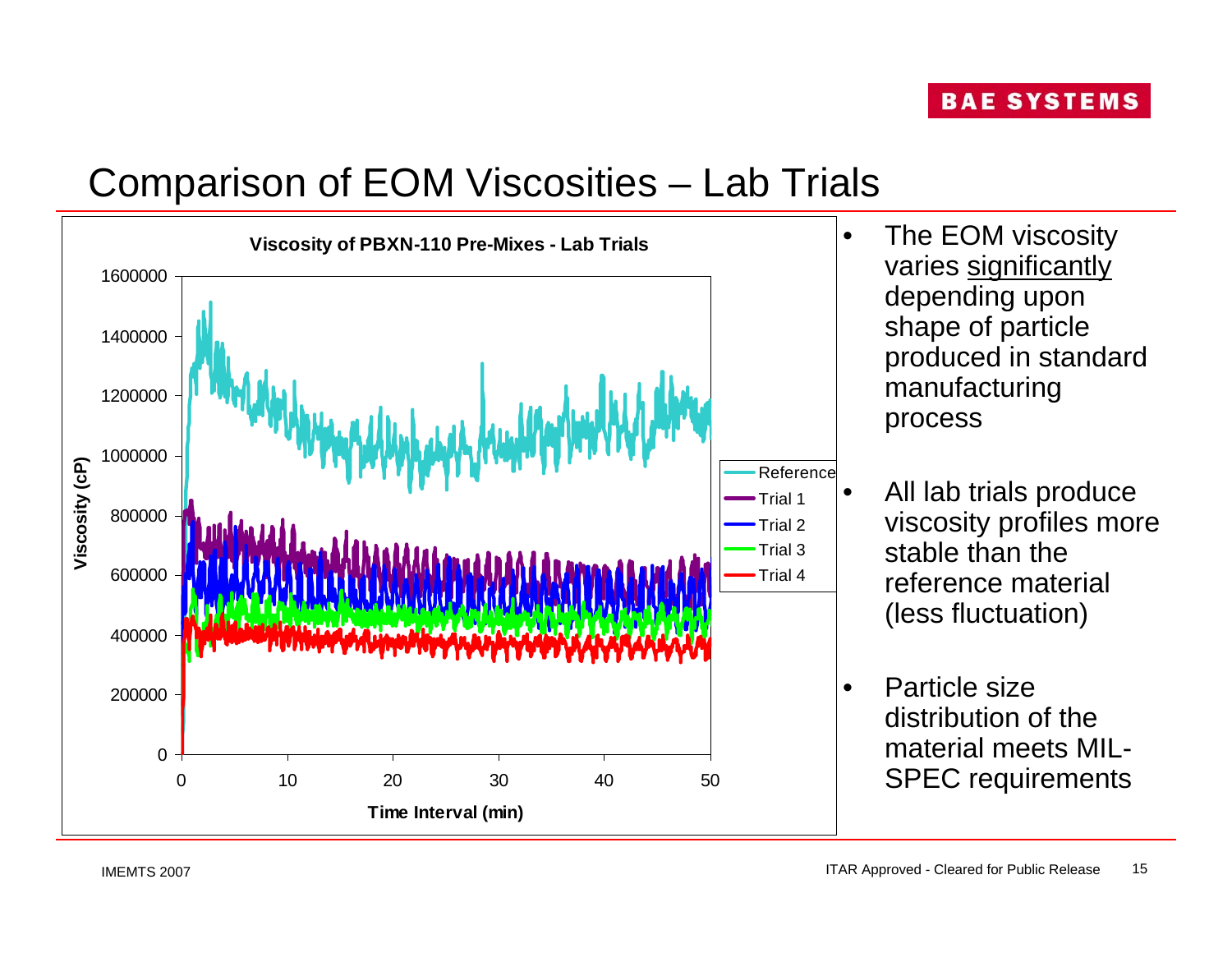

### Production Process Focus



- 4200 lb Batch generated using standard, **qualified** HMX Class 3 Process
	- Target manufacturing process sweet-spot that produces more-spheroidal material
- Comparable to Lab Trial #2
	- EOM Viscosity of PBXN-110 premix: 319K 459K cP; similar visual shape/size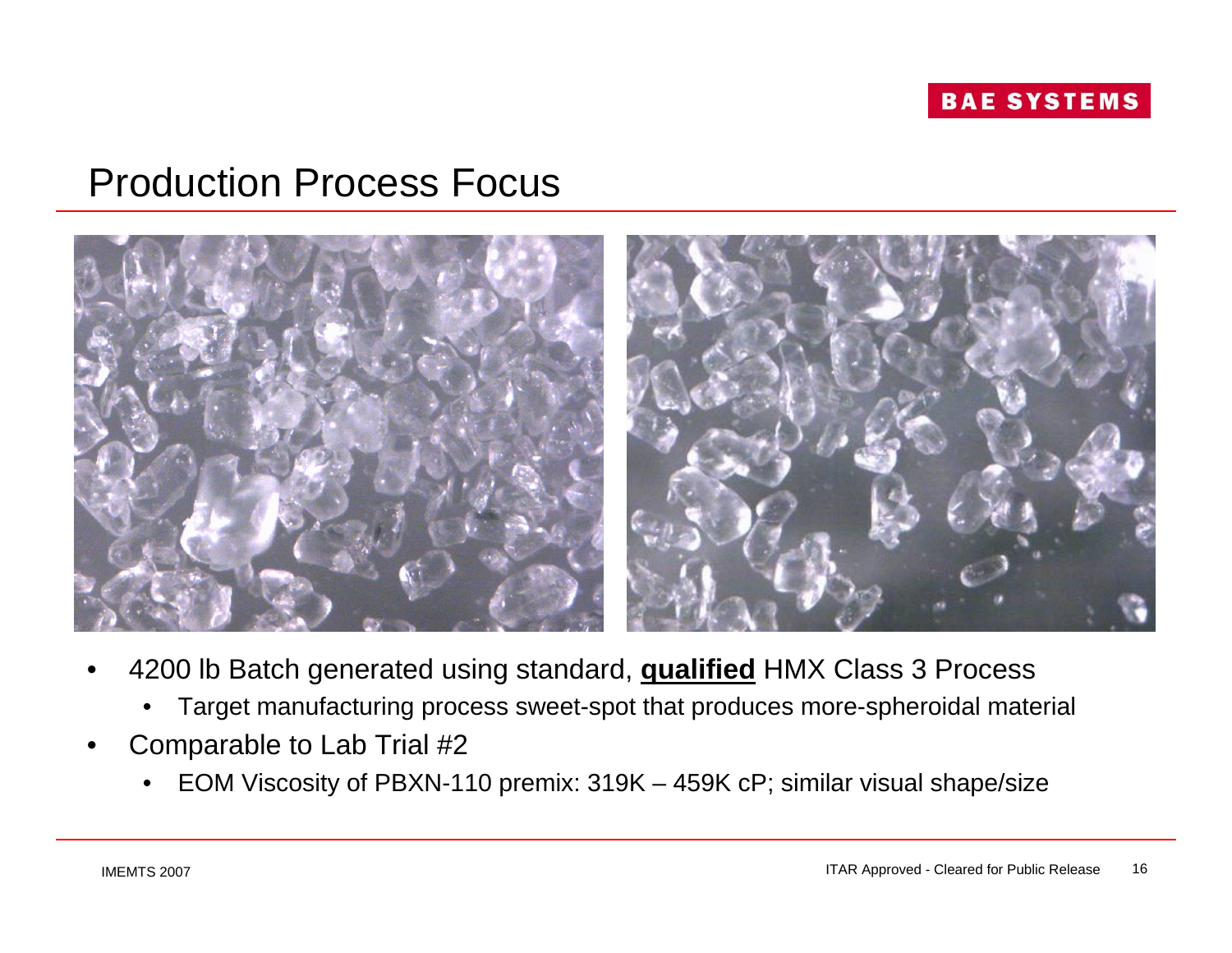# Comparison of EOM Viscosities – Lab to Production





• Overall, 30-40% reduction of EOM viscosity achieved by more rounded particles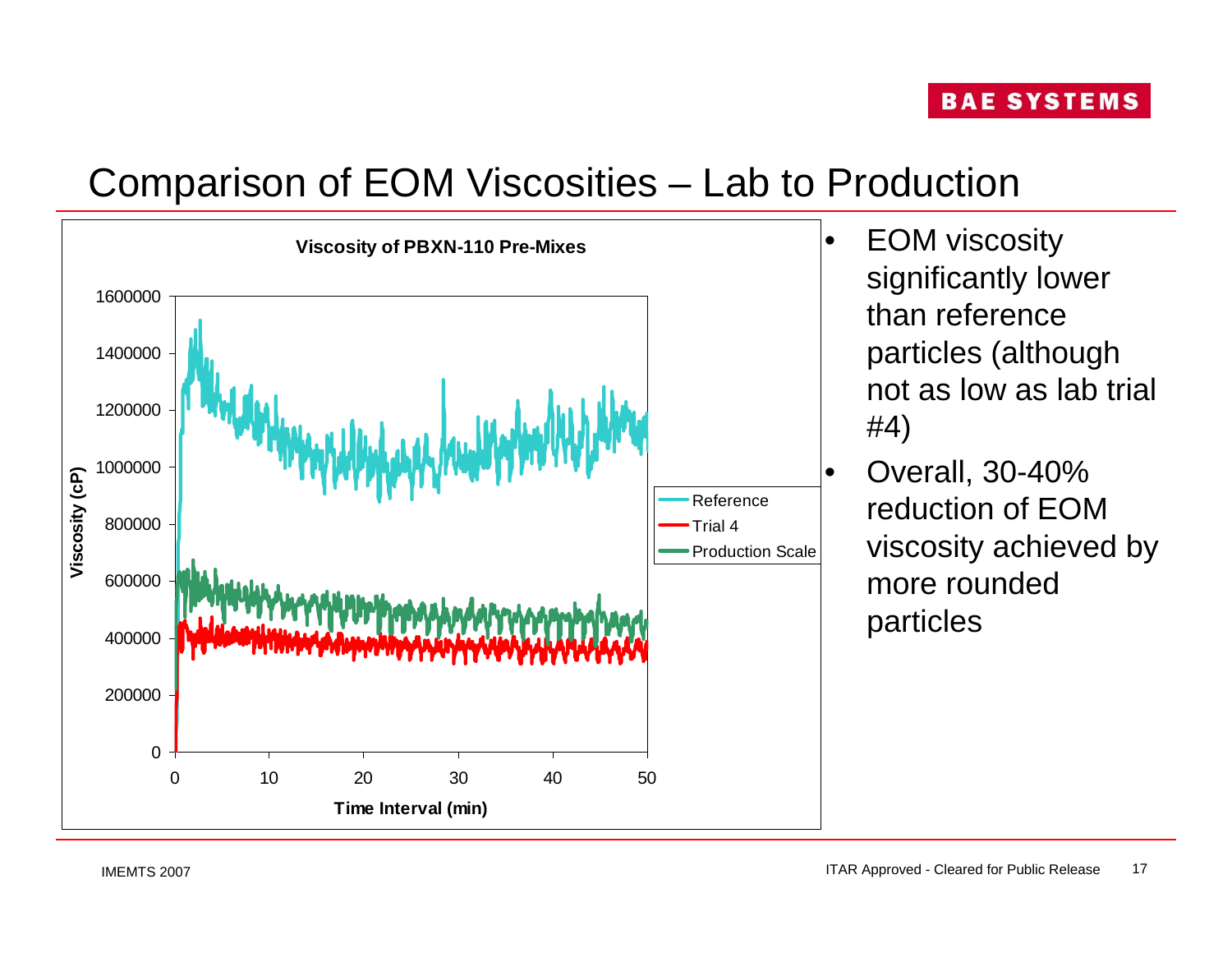# Particle Size Distribution